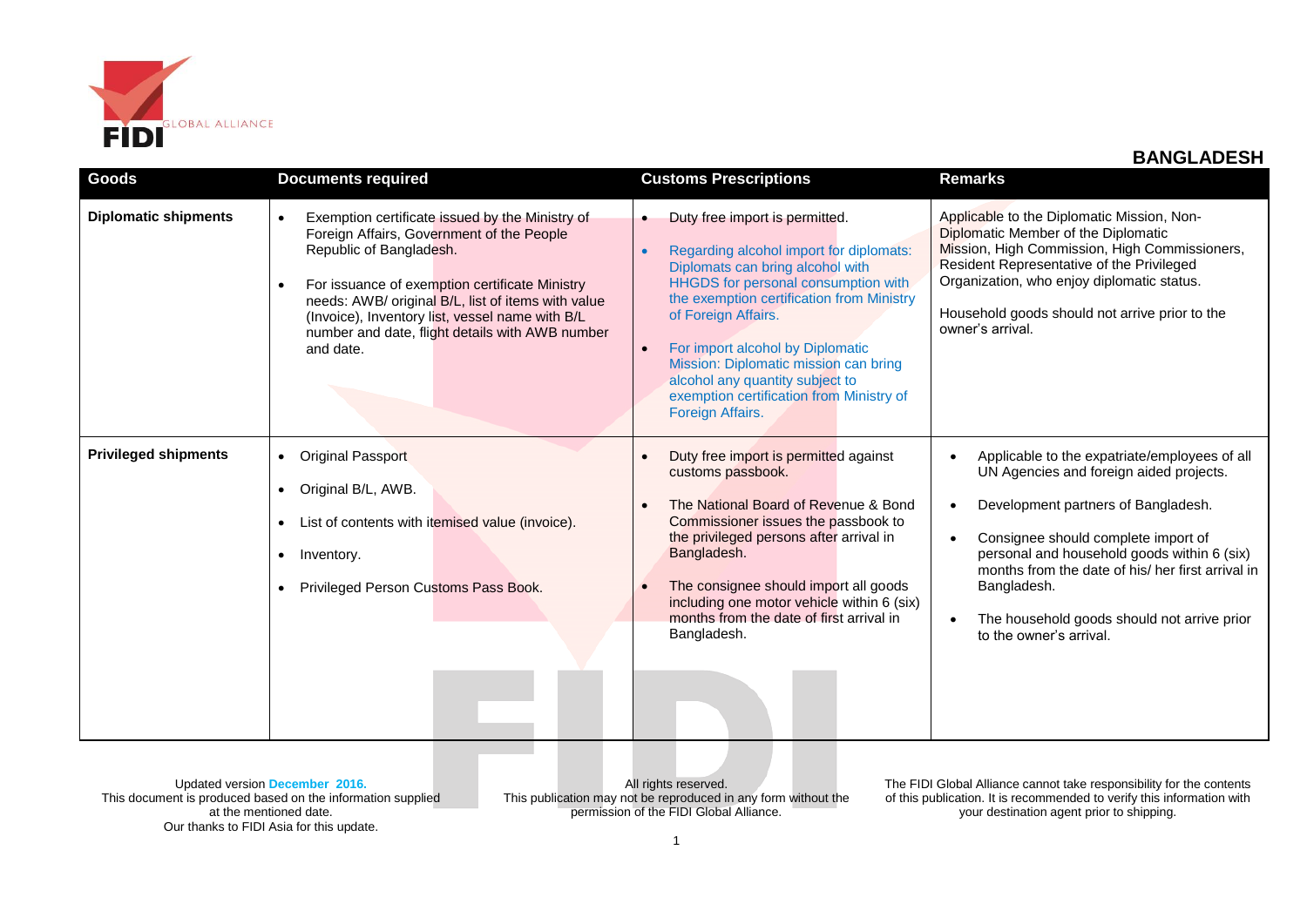

| Goods                           | <b>Documents required</b>                                                                                                                                                                                                                                                                                                                                                                                                                                                                                                                                         | <b>Customs Prescriptions</b>                                                                                                                                                                                                                                                                                   | <b>Remarks</b>                                                                                                                                                                                                                                                                                                                                                                                                                                                                                                                                                                                                                                                                                                             |
|---------------------------------|-------------------------------------------------------------------------------------------------------------------------------------------------------------------------------------------------------------------------------------------------------------------------------------------------------------------------------------------------------------------------------------------------------------------------------------------------------------------------------------------------------------------------------------------------------------------|----------------------------------------------------------------------------------------------------------------------------------------------------------------------------------------------------------------------------------------------------------------------------------------------------------------|----------------------------------------------------------------------------------------------------------------------------------------------------------------------------------------------------------------------------------------------------------------------------------------------------------------------------------------------------------------------------------------------------------------------------------------------------------------------------------------------------------------------------------------------------------------------------------------------------------------------------------------------------------------------------------------------------------------------------|
| <b>Non-Privileged shipments</b> | Original AWB, B/L.<br>$\bullet$<br>Original Passport of consignee.<br>$\bullet$<br>List of items (Invoice).<br>$\bullet$<br>Baggage declaration Form "A".<br>"Transfer of residence form" to be endorsed by the<br>$\bullet$<br>customs authorities. Such forms will allow non-<br>privileged Bangladeshi nationals to get maximum<br>tax benefit.<br>Non privileged foreigners are not entitled to get<br>Transfer of Residence Benefits. Bangladeshi (those<br>who are holding dual citizen ship) are entitled to get<br><b>Transfer of Residence Benefits.</b> | Customs duty and taxes imposed on all<br>items.<br>Transfer of residence benefits/Tax<br>benefits only applicable for the<br>reasonable quantity of old and used<br>household goods.                                                                                                                           | Allowed to import any type of household<br>goods subject to payment of customs duties<br>and taxes.<br>In order to get maximum tax benefit,<br>Bangladeshi nationals need a transfer of<br>residence certificate from the Bangladesh<br>High Commission in abroad.<br>Baggage declaration form "A" available at<br>Dhaka customs airfreight unit. Clint have to<br>obtain the same after arrival at Dhaka airport<br>and hold the copy duly signed and sealed<br>by the customs officials.<br>For foreign nationals a work permit from the<br>Board of Investment & other relevant ministry<br>to prove themselves as assigned in<br>Bangladesh.<br>The household goods should not arrive prior<br>to the owner's arrival. |
| <b>Automobiles</b>              | Same documents required as for personal effects,<br>except that in place of list of contents an invoice is<br>needed.<br>In the case of a used automobile, a previous<br>registration or ownership certificate/a certificate of de-<br>registration required to attach with all shipping<br>documents in order to determine the age of the vehicle.                                                                                                                                                                                                               | Customs duty and taxes including advance<br>trade VAT will be charged on the assessable<br>value of the vehicle.<br>Customs duty and taxes exempted if the<br>vehicle is imported by the privileged person<br>or the diplomatic person.<br>Automobiles with age over 5 years will not be<br>allowed to import. | Vehicles more than 5 years old are not import<br>permissible in Bangladesh as per Import Policy<br>Order 2015-2018.<br>Vehicle will not enjoy any transfer of residence<br>benefits rather than benefits stated in the<br>recondition car import rules.                                                                                                                                                                                                                                                                                                                                                                                                                                                                    |

Updated version **December 2016.** This document is produced based on the information supplied at the mentioned date. Our thanks to FIDI Asia for this update.

All rights reserved. This publication may not be reproduced in any form without the permission of the FIDI Global Alliance.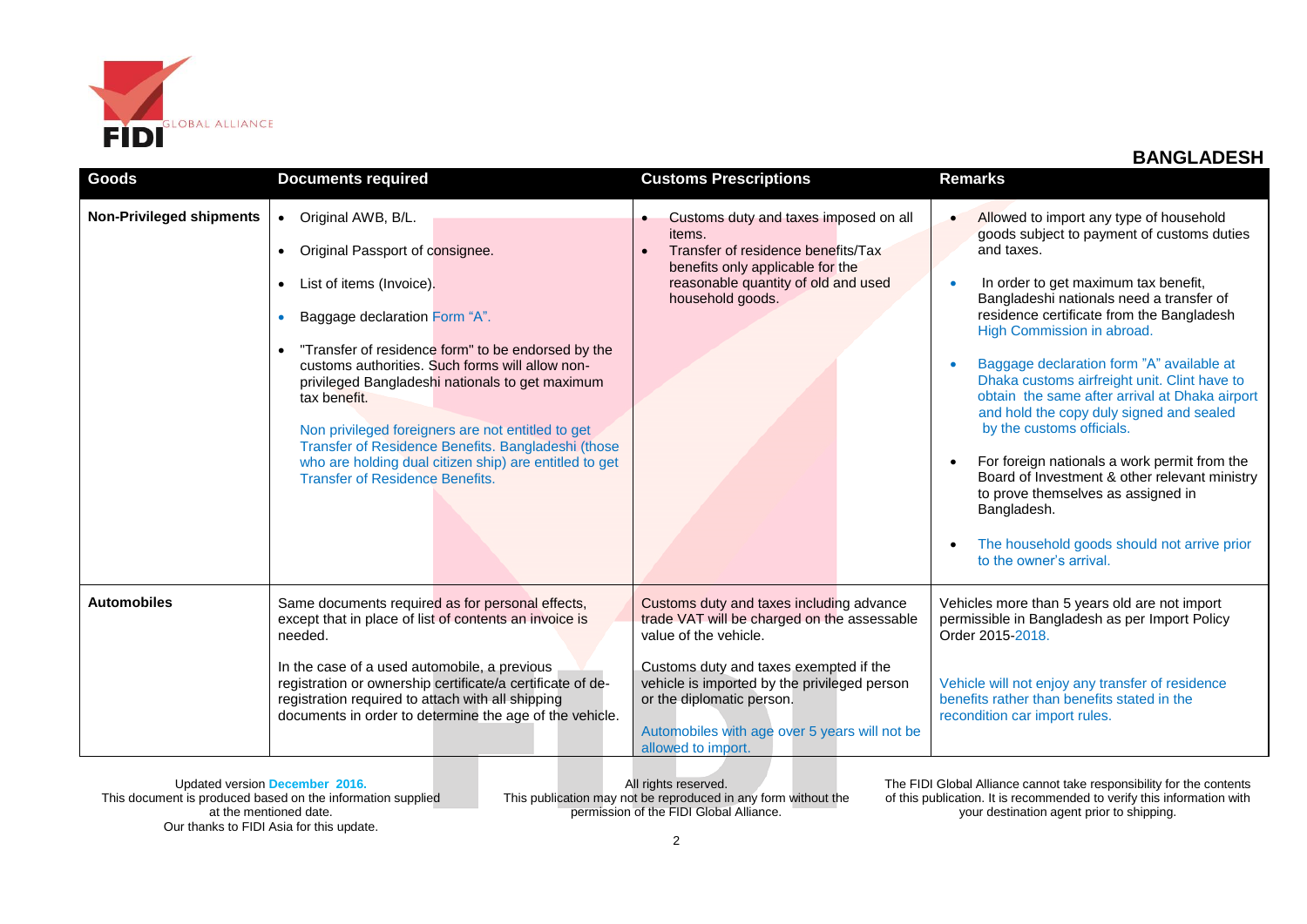

| Goods                                                                                                                                                                                 | <b>Documents required</b>                                                                                                                                                                         | <b>Customs Prescriptions</b>                                                                                                                                                                                  | <b>Remarks</b>                                                                                                                                                                                                                                                                     |
|---------------------------------------------------------------------------------------------------------------------------------------------------------------------------------------|---------------------------------------------------------------------------------------------------------------------------------------------------------------------------------------------------|---------------------------------------------------------------------------------------------------------------------------------------------------------------------------------------------------------------|------------------------------------------------------------------------------------------------------------------------------------------------------------------------------------------------------------------------------------------------------------------------------------|
|                                                                                                                                                                                       |                                                                                                                                                                                                   | Non-privileged person (foreigner) is allowed<br>to import vehicle subject to prior import<br>permission from the Chief Controller of<br>Import and Export on payment of applicable<br>customs duty and taxes. |                                                                                                                                                                                                                                                                                    |
| <b>Domestic pets</b>                                                                                                                                                                  | Veterinary/ Health certificate (updated).<br>$\bullet$<br>Rabies vaccination certificate (updated).<br>Prior permission from the Director of livestock,<br>$\bullet$<br>Government of Bangladesh. | Importation of domestic pets like dogs and<br>cats are permitted. Duty applicable or not<br>applicable depend on the consignee status.                                                                        | Health certificate and rabies vaccination certificate<br>from its origin required to obtain "No objection<br>Certificate" from the Department of Livestock in<br>Bangladesh prior to the arrival of pets.<br>LAR (Live Animal Regulations) has to be<br>maintained.                |
| Drugs, narcotics, gold<br>bullion, obscene and<br>subversive literature,<br>firearms, ammunitions,<br>sanitary fittings and other<br>construction materials in<br>commercial quantity |                                                                                                                                                                                                   | Prohibited.                                                                                                                                                                                                   |                                                                                                                                                                                                                                                                                    |
| <b>Useful information</b>                                                                                                                                                             |                                                                                                                                                                                                   |                                                                                                                                                                                                               | AWB, B/L must show owner's name in the<br>consignee's column. This is required by<br>customs as proof of ownership. If AWB, B/L<br>does not show owner's name as consignee,<br>there will delays in clearance.<br>The owner must arrive in Bangladesh before<br>customs clearance. |

Updated version **December 2016.** This document is produced based on the information supplied at the mentioned date. Our thanks to FIDI Asia for this update.

All rights reserved. This publication may not be reproduced in any form without the permission of the FIDI Global Alliance.